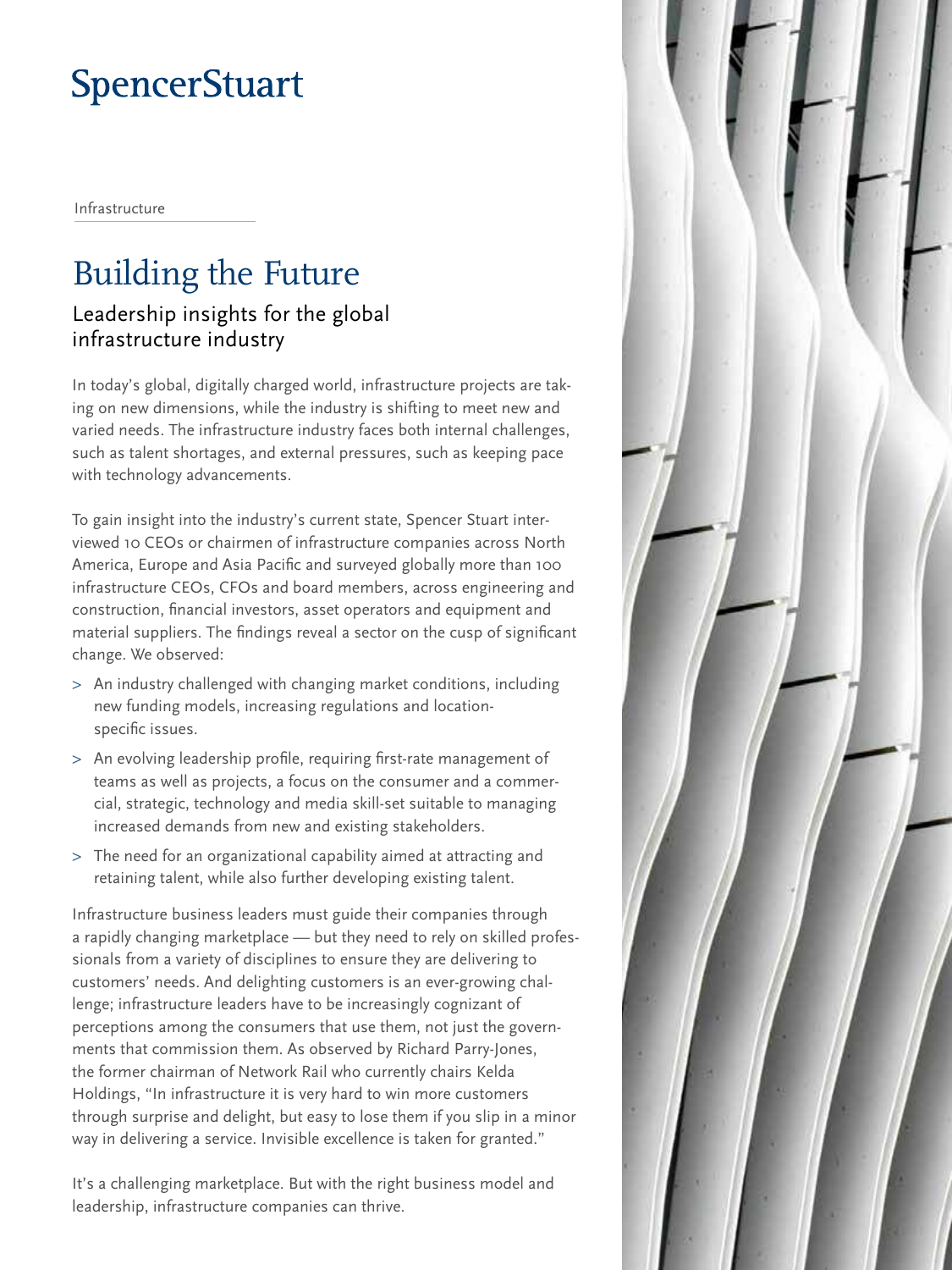#### **Infrastructure in a turbulent world**

With technology driving rapid change in every sector and every part of the world, the infrastructure industry has a challenge on its hands: How to design and build projects that meet stakeholders' needs while incorporating the newest technologies and employing efficient design and construction processes? Moreover, how can infrastructure leaders accomplish these aims in light of changing regulations and tight financial constraints?

The overall market outlook for infrastructure development is positive. Our research points to two sweet spots for infrastructure projects: brownfield construction in developed countries — particularly in North America — and greenfield development in emerging markets.

Top-cited challenges are the growing size, complexity and risk tied to infrastructure development, closely followed by budgetary constraints and new technology developments.

## The digital shift

Like other sectors, the infrastructure industry is being transformed by a wave of new and evolving technologies, which cannot only transform the speed and effectiveness of new projects, but also can lead to a more efficient use of existing assets. These technologies may shift the emphasis from civil to electrical and mechanical engineering. Forty-four percent of survey respondents felt that their board needs to improve its knowledge and understanding of digital trends.

"The 'paperless building-site' is rapidly becoming real — from planning, calculation and project management to ongoing documentation: Nothing will be done without computers. But this needs a lot of equipment and training before all the advantages can be realized," said Karl-Heinz Strauss, CEO of Porr.

Dr. Thomas Birtel, CEO of STRABAG SE, added, "The answer definitely is the digitalization of project planning — 'Building Information Modeling,' or BIM. We call it '5D planning.' Computer-aided design has grown up."

But digitalization comes with a down side for the industry in terms of investment costs, including the equipment and training mentioned by Strauss. Birtel predicts some smaller companies might not have the scale to invest in supporting such a transition and may struggle to survive independently.

To extend its own ability to innovate within its R&D function, American Water often partners with smaller companies offering new technologies. "We help develop, pilot and test in our service areas, and when the technology is marketable, we can get a significant discount and, in some cases, we actually negotiate a small ownership in the company," said CEO Susan Story.

## Public-private partnerships

Another significant infrastructure trend is the shifting role of government, along with private partnerships and combined funding models. One driver is declining public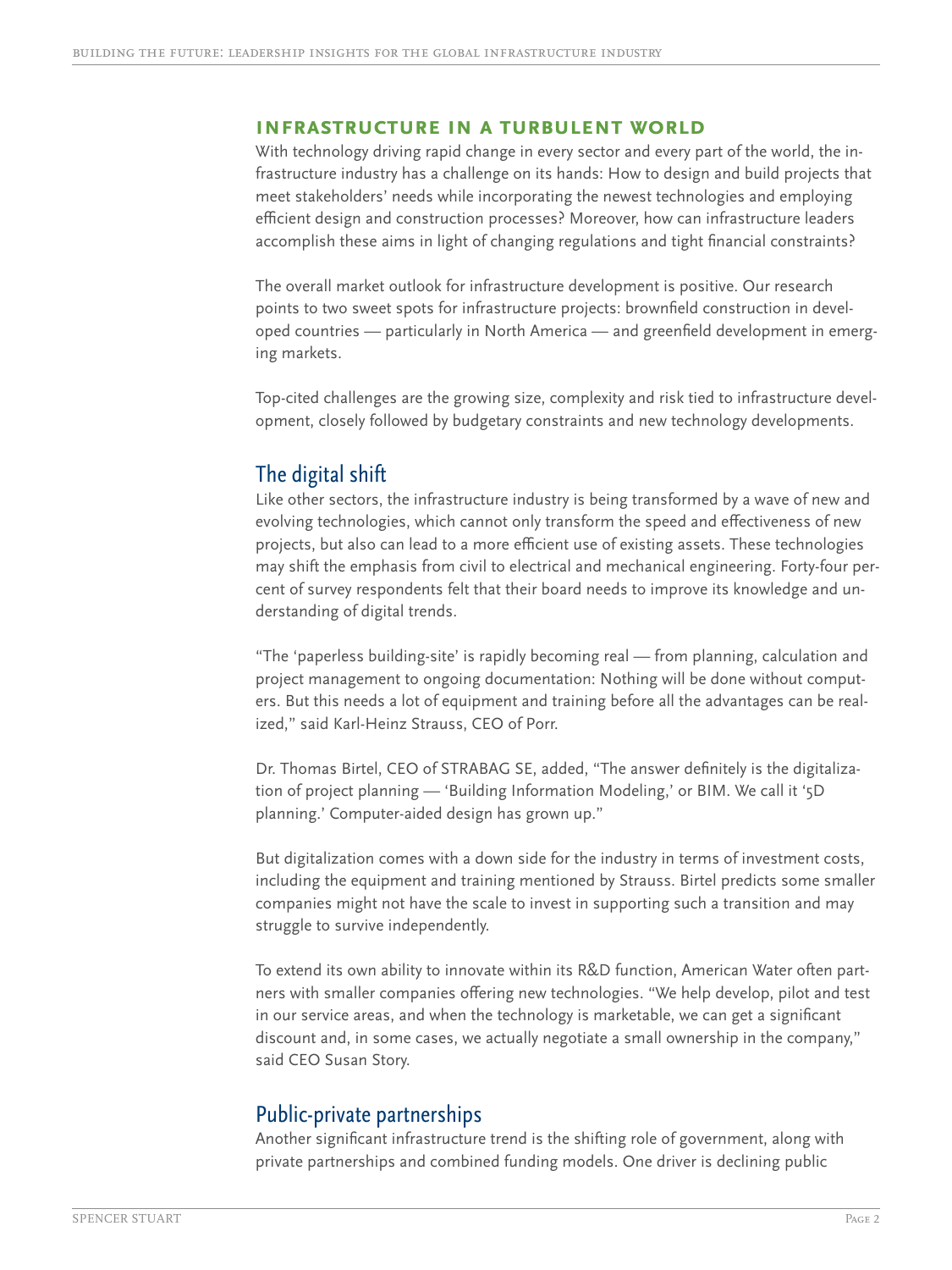#### Figure 1. Growth Opportunities

## Brownfield Developments Greenfield Developments 42% 11% 16% 31% **Emerging Markets** Developed Economies 0% 100%

## *Biggest Growth Opportunities in Infrastructure Development*

*Percent of respondents prioritizing each market*



funding — more than one-third of respondents cited governmental budgetary constraints as a critical strategic issue for the industry.

"We are facing the 'reign of empty coffers'" noted Strauss. "Public authorities are cutting their expenses wherever possible, so we need to develop new business models, enhancing the private role."

One of these models, public-private partnerships (PPPs), is becoming increasingly prevalent as a funding mechanism for vital infrastructure developments. PPPs can take different forms, but all place more of the financial risk for projects in the hands of the private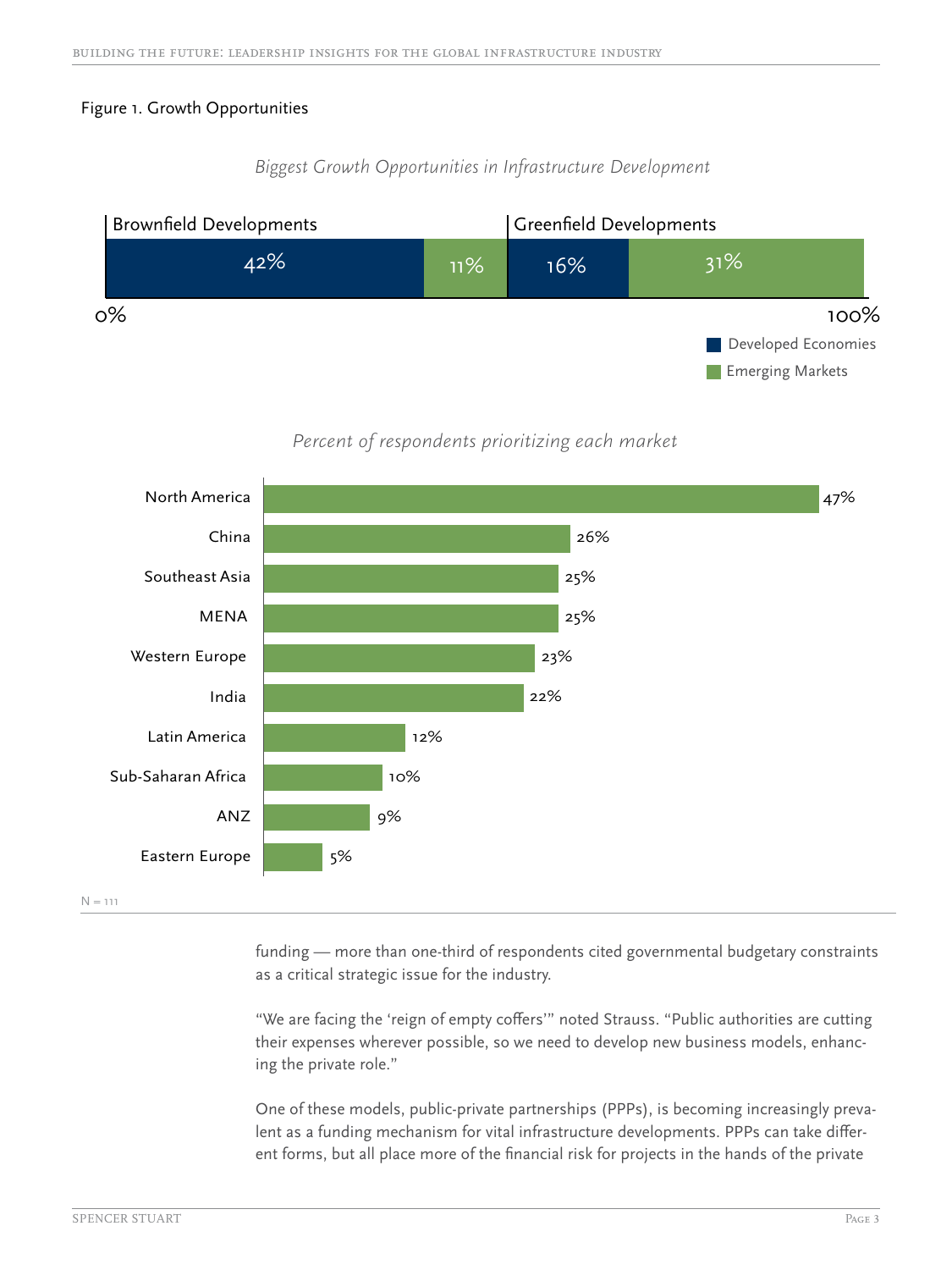#### Figure 2. Strategic Trends



*Key Strategic Trends Impacting Infrastructure Players Today* 

sector. In some locations PPPs are taking on parts of project governance, and are helping to create more robust capital allocation processes.

"Some emerging markets in Southeast Asia are setting up public PPP centers of excellence to initiate, structure and coordinate with line ministries and lead the tender processes for PPP projects," said Allard Nooy, CEO of InfraCo Asia. "There is no doubt PPPs will be a key driver for infrastructure development and implementation for the next five to 10 years."

## Increasing project complexity

Funding aside, another struggle for infrastructure companies is their ability to stay the course in the midst of lengthier, more complex projects that involve long planning horizons and may mean a longer time to recoup investments. The growing size, complexity and risk profile of projects was one of the top strategic trends facing infrastructure companies, cited by more than 30 percent of respondents.

As Alison Andrew, CEO of Transpower New Zealand, observed, "Positioning the right infrastructure at the right time is quite challenging. One challenge is the long planning horizon, coupled with long capital recovery cycles. How do you do it in an environment where future demands you are planning for could be quite unpredictable?"

Funding, increasing complexity and the added high-tech dimension make this a challenging, invigorating time to drive infrastructure developments.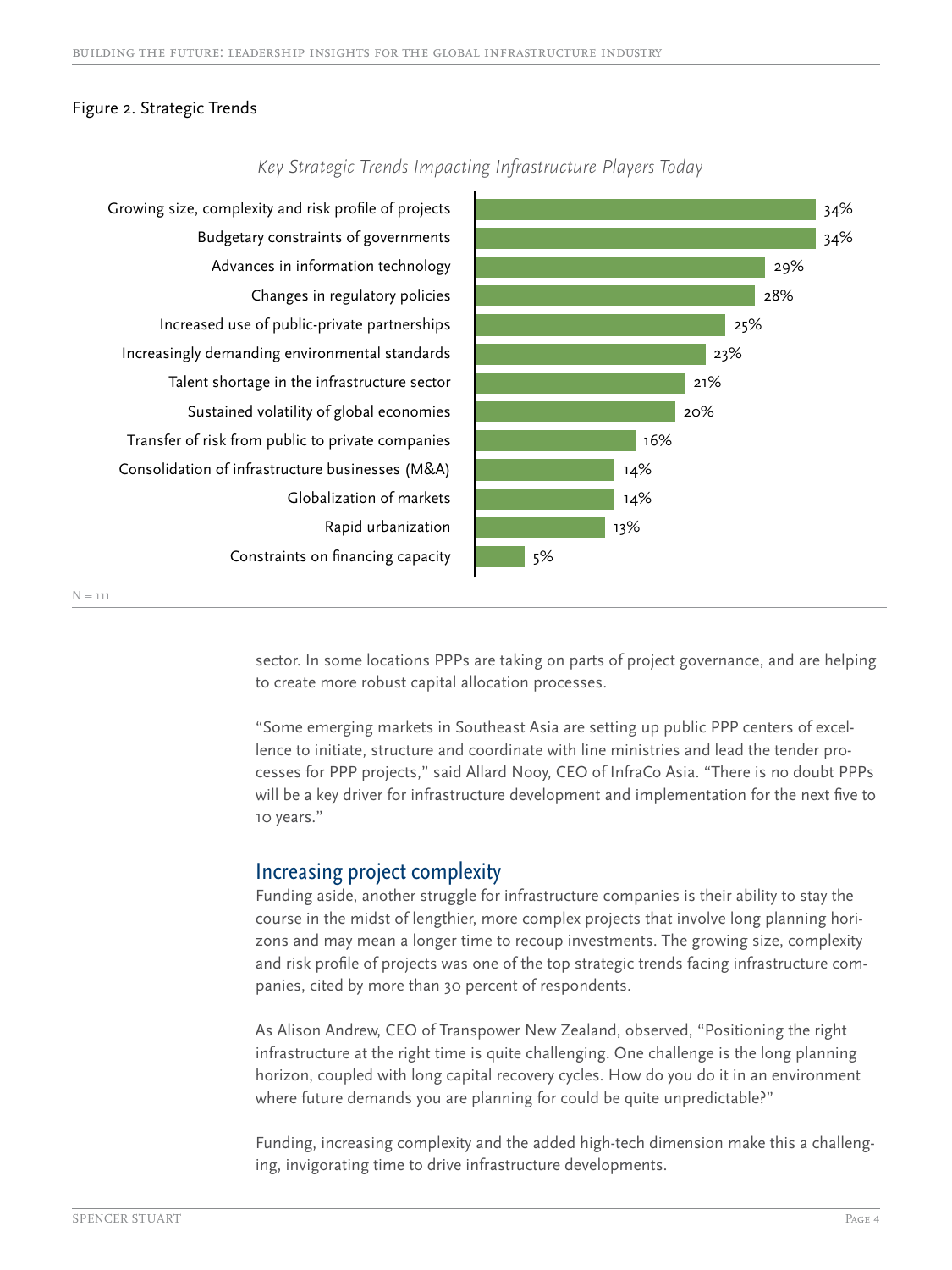

#### Figure 3. Required Capabilities for Top Industry Leaders

 $N = 111$ 

#### **Complex times require outstanding leaders**

With the challenges facing infrastructure companies, the question of who is at the helm is more important than ever. Successful CEOs need new skills to guide the company through a complex marketplace. The consumer savvy, social-media-tuned, IT-capable infrastructure leader must be mindful of financial and regulatory concerns, and must be nimble at meeting the needs of multiple partners and stakeholders.

#### Strategic thinking

Taking the long-term view and envisioning all available options and scenarios is increasingly critical for infrastructure leaders, a theme echoed in both interviews and the survey results. Without this capacity, developments can go south rapidly.

"In infrastructure you need to make big capital decisions ahead of time," said Andrew. "But if you invest too early you end up with underutilized assets and that comes at a cost to the consumer. We need people who have strategic thinking and a long-term view, who can think through the options and consequences."

She added, "'Let's build a shiny new asset' is not always the right answer any more."

Critical to strategic thinking is being open to new ideas and new information and pursuing novel ideas from inside and outside the company.

"Technical skill-sets in infrastructure company CEOs are still important because the management layer underneath is technical," said Nooy. "But the ability to learn is key."

USG Boral CEO Frederic de Rougemont concurred, adding, "The CEO cannot know everything, but a lot of people still think that is the case. Now the 'CEO hero' is long gone. Knowledge is everywhere today. You need to find people who can find and unlock knowledge both inside and outside of the organization."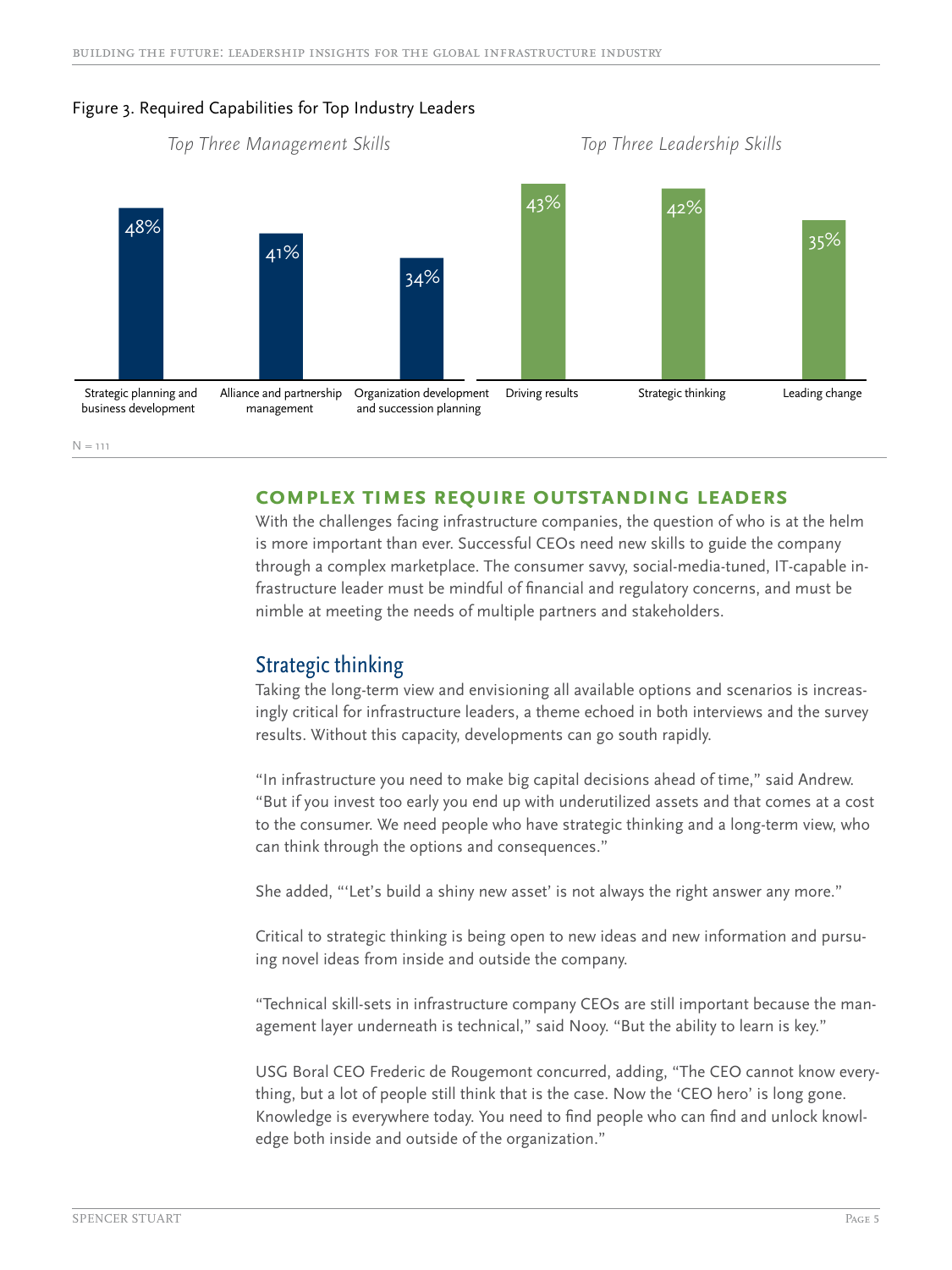## Commercial and financial mindset

The growth of public-private partnerships is causing a shift in the nature of projects.

"We are moving from a public infrastructure/government mindset to a strong business mindset," said Elaine Roberts, president and CEO of the Columbus Regional Airport Authority.

Becoming business-oriented means becoming consumer-oriented, which can be an acquired taste for infrastructure leaders. "Infrastructure leaders can lose sight of why they are there. They have a great public service ethic, but not an agile consumer-responsible behavior," said Parry-Jones. He expects infrastructure leadership will begin to change with the times, noting, "I am looking for executive teams to have more consumer orientation — to understand what consumers are driven by."

The shifting need for a commercial mind is becoming increasingly apparent in contract discussions. "Negotiating contracts is no longer about showing strength and keeping opportunities for claims, but all about partnering," Birtel observed, "Negotiations have to aim at consensus and flexibility to get the project done."

## Collaboration and influencing skills

Another vital skill for infrastructure leaders is an ability to partner and collaborate effectively. Given the increasing number of functions and disciplines — financial, legal, risk management — needed to govern the business, CEOs need to build a skilled and agile senior team. Collaborating with and getting the best out of that team will be essential to leadership.

When it comes to driving infrastructure developments, "the leader needs to work with a lot of different people across a multitude of disciplines — civil engineers, mechanical engineers, specialist equipment suppliers, bankers," said Chin Hua Loh, CEO of Keppel Corporation. "You will never know their respective crafts better than the specialist practitioners, but you need to work with them, and you need to ask the right questions."

#### Stakeholder management

Perhaps the most critical skill necessary for infrastructure leaders is an ability to nimbly manage the needs of multiple, varied stakeholders or, as Loh put it, the ability to speak credibly with customers and project managers. Infrastructure projects can have a major impact on communities, which can quickly harness the power of social media, so leaders have to be attuned to public opinion and be able to communicate effectively through different media platforms.

"You need to communicate both using the private sector and public sector language," said Nooy. "If you have the ability to communicate with both, you're able to get your point across."

The ability to work with various stakeholders is requirement for moving up the ranks of American Water, said Story. "Our leaders have a lot of autonomy at the state level, because being a successful utility in California can be very different than being a successful utility in Pennsylvania. It requires not only a technical competence and a leadership competence to be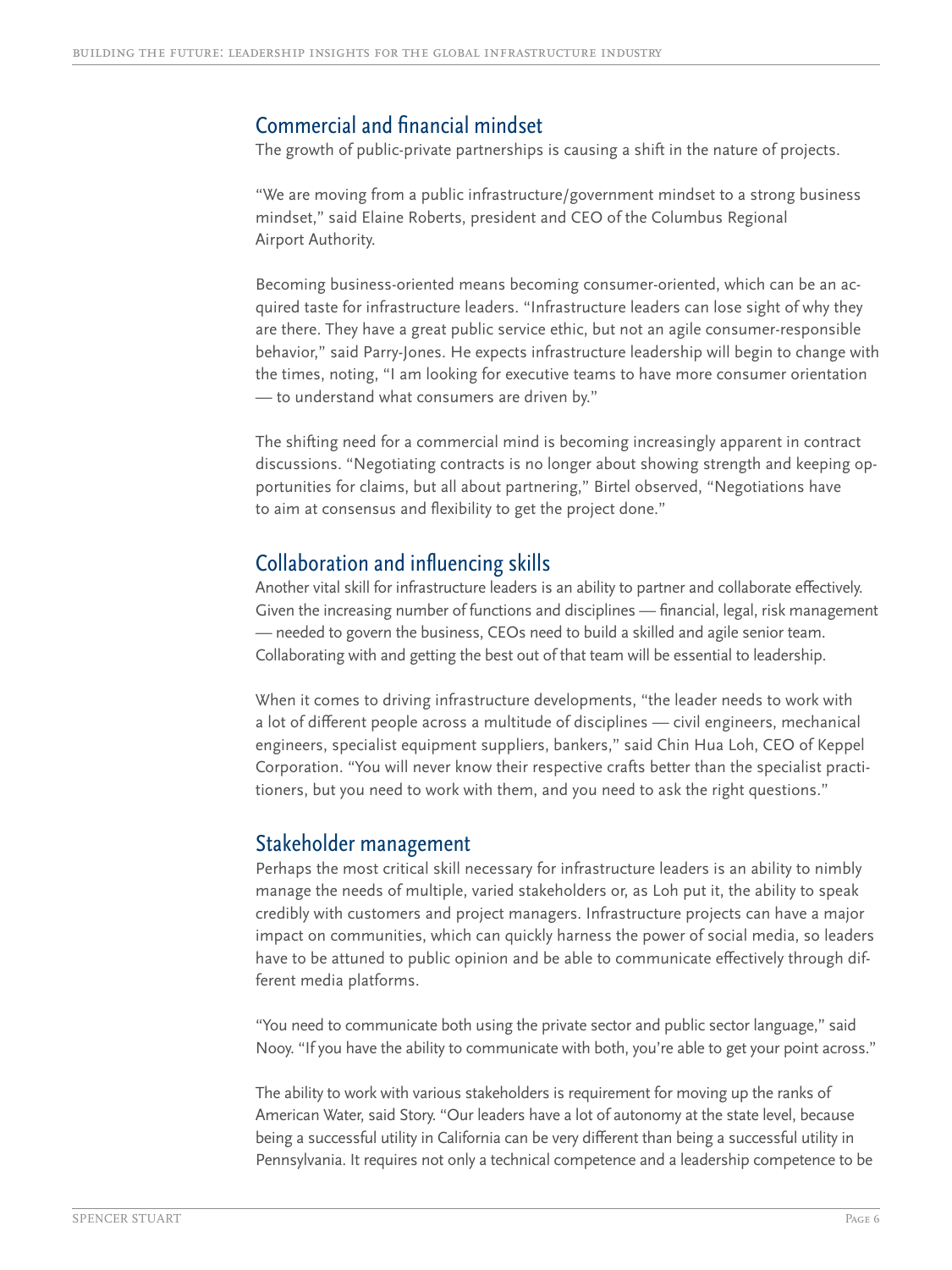able to lead people and establish a vision, but also a sharp focus on customers along with the political acumen to balance the needs of employees, customers, regulators, investors and elected officials."

Indeed, perhaps for infrastructure leaders, the most important new skill involves walking that tightrope between public and private, ensuring everyone comes out happy in the end.

"What is important is understanding trends and being able to connect the dots. It may be as important as knowing how to design and build a solution to meet the customers' needs," said Loh.

#### **Building an organization for the future**

A challenge for infrastructure companies responding to changes in the industry is attracting and retaining the talent with the right mix of leadership and technical skills. A number of survey respondents reported that an infrastructure talent shortage is a key strategic issue for the industry. The shortage of skills is broad, including tradesmen, engineers, project managers, commercial and financial leaders, technical experts as well as general managers. How can infrastructure companies become better at building the teams they need?

#### Injecting new perspectives

Infrastructure companies have tended to promote from within, but increasingly executives see a need to strategically recruit from outside the company and even outside the sector. More than half of survey respondents said attracting new talent is a human capital priority, more than any other talent need.

#### Figure 4. Human Capital Priorities



 *Human Capital Priorities for Infrastructure Companies*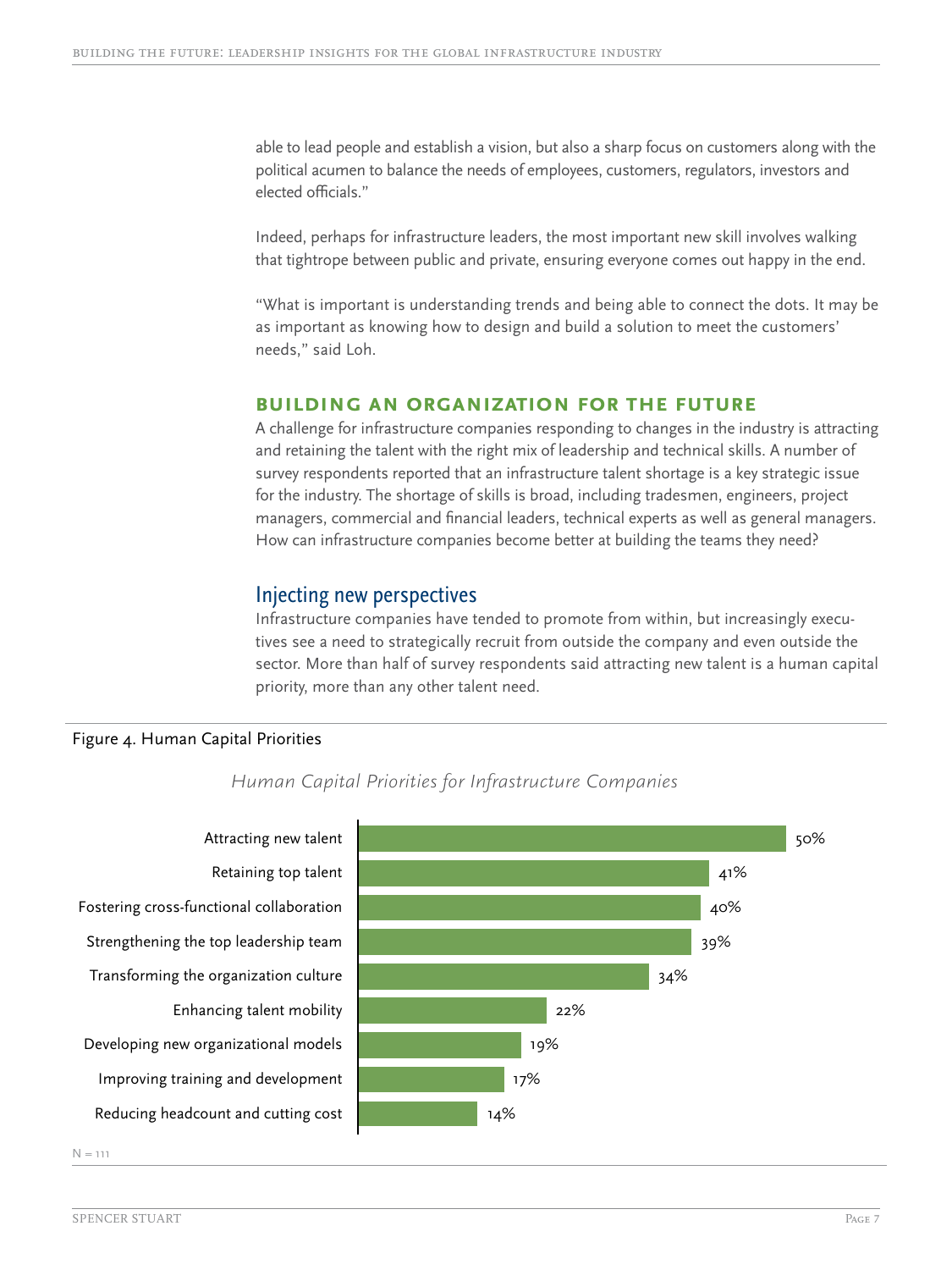"Quite a few infrastructure companies have tended to promote from within. The same people pop up at different companies. There's not a lot of cross-sector movement going on," Parry-Jones observed. "As a result, people can be blindsided as to what is going on in the rest of the world. They don't deliver as much value to the shareholders and customers, which makes them vulnerable to a competitor who has that insight."

He concluded, "It's important for recruiting and personal development strategy to get sensible infusion of talent from outside the industry. That's not to say go overboard, but to get the balance better."

This is increasingly relevant to airport developments for instance, as they expand into new non-airline revenues. Injecting a more entrepreneurial mindset into the organization will be critical, said Roberts. "Airports are like small cities, so we recruit skill-sets from all kinds of industries. Airports need to do more and more to enhance traditional revenues with non-airline revenues to be self-sufficient. We need people who think like this and are entrepreneurial," she said.

The diversity of talent is not only welcome, it also is necessary in an industry facing changes on multiple fronts. Engineering skills will always be critical, but increasingly IT savvy, legal experience and finance management skills will be must-have skill-sets. Talent from outside the infrastructure industry can help revitalize the sector on those dimensions — but that also means competing in the talent market against top banks, law firms and consultancies as Strauss points out.

Outsiders must be selected with an eye to their fit with the culture and their willingness to learn a complex and technical business. "The industry builds for 30 years and is generally risk averse, afraid of liabilities. Bringing people from outside the industry helps, but there can be tissue rejection. We need people with humility and who will listen," said de Rougemont.

As companies bring in outsiders, recognizing what they need to learn — and what they can teach the organization — will help ensure cross-pollination and skill-building.

"How do you balance the company history with enough new ideas and new ways of thinking? In this industry, loyalty and longevity are valued — but people don't always know what good looks like," said Andrew. "Internal leaders can help impart company values and culture to new external hires, but there can be some give and take. The challenge for people who come from outside is to show internals another perspective. External hires need to become coaches for the internals."

## Developing and retaining top talent

Throughout the ranks of infrastructure professionals, cultivating a broad leadership skillset helps raise the talent bar.

"Infrastructure companies are populated by people with good technical skills who are intelligent, but not emotionally intelligent — and this results in poorer industrial relations, poorer talent retention and poorer customer orientation," said Parry-Jones.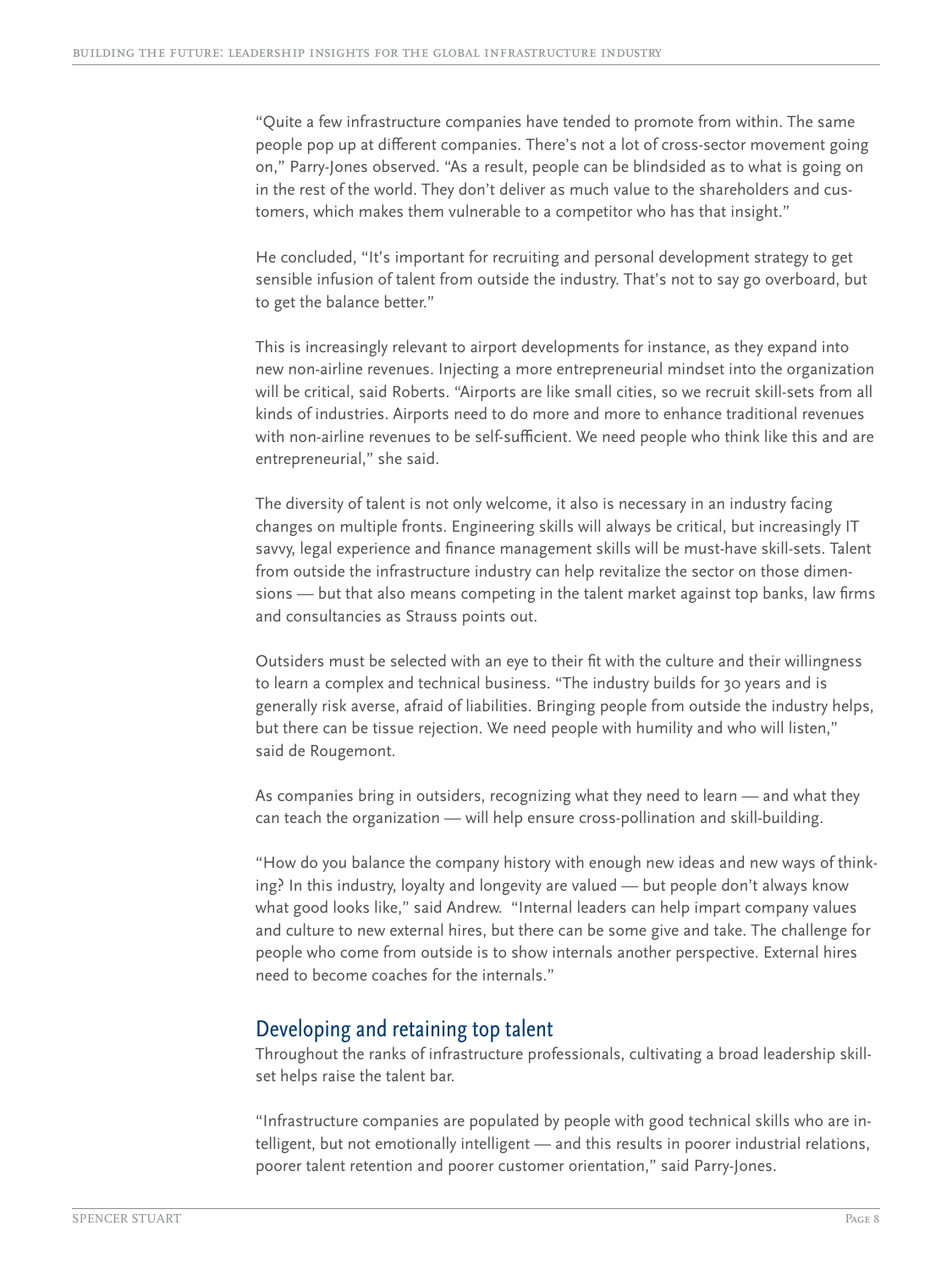Ensuring skills are on par with other industries, and that workers are in tune with external challenges, can help. When it comes time to hire or make appointments, taking the extra step of benchmarking the position, both internally and externally, helps immensely, even the intent is to hire from within.

"We like to grow our own timber," said Loh. "But when we promote from within, we do exhaustive benchmarking to determine if this person is the best for the job relative to someone outside." That added effort acts as a safeguard against excessive insularity, while also enforcing high standards for skills and talent.

Cultivating a blend of skills and expertise is necessary, but specific pain points can and should be addressed as well. For infrastructure companies, a pressing concern involves the pipeline of engineers, who are the core of the workforce. They are essential for an infrastructure company — but engineers are also on the front lines when it comes to managing sweeping technology change.

Birtel reported, "The most important challenge we are facing is a direct result of digitalization: We need to find the people who can handle it, who are used to working in the digital sphere. It is not that easy to find enough construction engineers who are trained that way."

Even when skilled talent is plentiful, training individuals to move beyond their core-skill roots is essential. For example, Philip Aiken, chairman of both Balfour Beatty and AVEVA, said, "We observe engineers who are very capable at engineering, but who don't get honed in leadership as early as they might."

Any time talent shortages are present, employers must build a compelling, solid value proposition to attract and retain workers. This is particularly true for infrastructure companies, which must compete with private enterprises for rare skills.

"You have to treat people as though they are a more precious commodity," said Aiken. "For too long, people threw money at this issue and didn't think about the social issues. But to attract and retain people, you have to give then a career path that meets their personal needs."

Growth opportunities, clear career progression and a strong mix of benefits can go far toward attracting talented professionals and keeping them in house. But sometimes the best reward is the work itself.

"The best way to attract people is to have great projects," said Aiken. "Money and conditions are important, but the best people want to work on the best projects."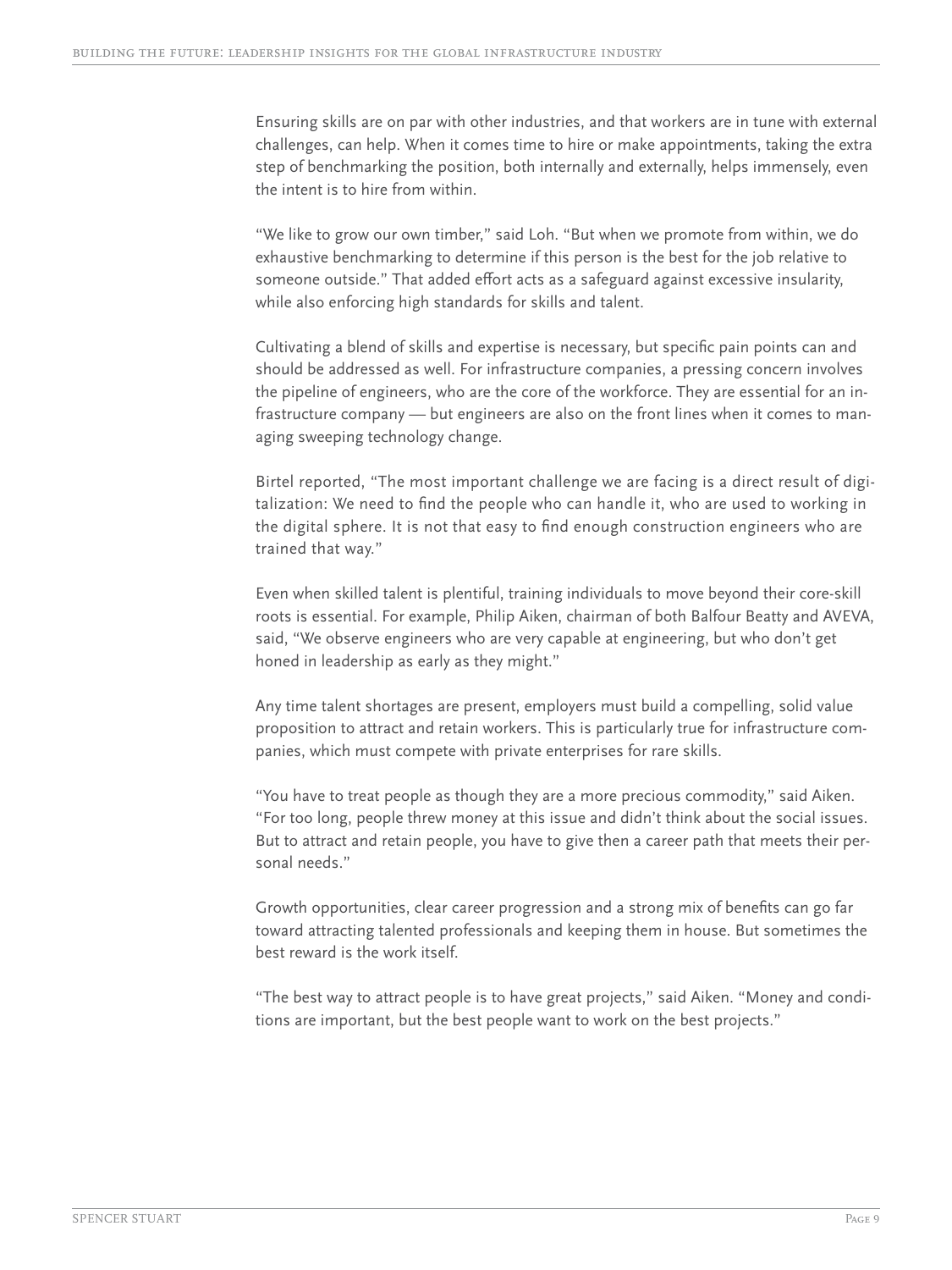#### **Conclusion**

The infrastructure industry is changing fast and dramatically, transforming itself in response to technology advancements, growing risk and complexity, and the need for innovative funding mechanisms. In light of these industry changes, a new leadership profile is emerging that emphasizes the following:

- > Strategic thinking. The ability to consider all available options with a long-term lens and draw on the best ideas wherever they come from is more critical than ever as projects become more complex and companies take a larger share of the risk.
- > Commercial and financial mindset. The growth of public-private partnerships and the growing financial stake of projects require a strong business mindset and commercial savvy.
- > Collaboration and influencing skills. Successfully leading an infrastructure business today requires executives to be able to unlock knowledge and capabilities across the entire organization and to lead cultural change that places consumer-awareness and social impact high on the agenda.
- > Stakeholder management. Infrastructure leaders must be able to nimbly manage the needs of an increasingly broad set of stakeholders — both private and public — and speak credibly to all.

For many infrastructure companies, the answer to the human capital challenge may lie in the thoughtful infusion of talent from outside the industry. Others will keep on growing their own talent and work hard to retain them. In all cases, to attract and retain outstanding leaders and experts and build resilience in the face of shifting industry trends, infrastructure organizations will need develop a strong value proposition, provide clear career development opportunities and, most importantly, get to work on the most compelling and ground-breaking projects.

## **Contributors**

**Philip Aiken** Chairman, Balfour Beatty and AVEVA

**Alison Andrew** CEO, Transpower New Zealand

**Dr. Thomas Birtel** CEO, STRABAG

**Frederic de Rougemont** CEO, USG Boral

**Chin Hua Loh** CEO, Keppel Corporation

**Allard M. Nooy** CEO, InfraCo Asia

**Richard Parry-Jones** Chairman, Kelda Holdings **Elaine Roberts** President & CEO, Columbus Regional Airport Authority

**Susan Story** CEO, American Water

**Karl-Heinz Strauss** CEO, Porr

## **Authors**

**Arnaud Despierre** (Singapore) and **Hugh Thorneycroft** (London) lead Spencer Stuart's initiatives in the global infrastructure industry. **Jordan Brugg** (New York), **Suzanne Burns** (Chicago) and **York von Wangenheim** (Frankfurt) are members of the firm's global infrastructure group.